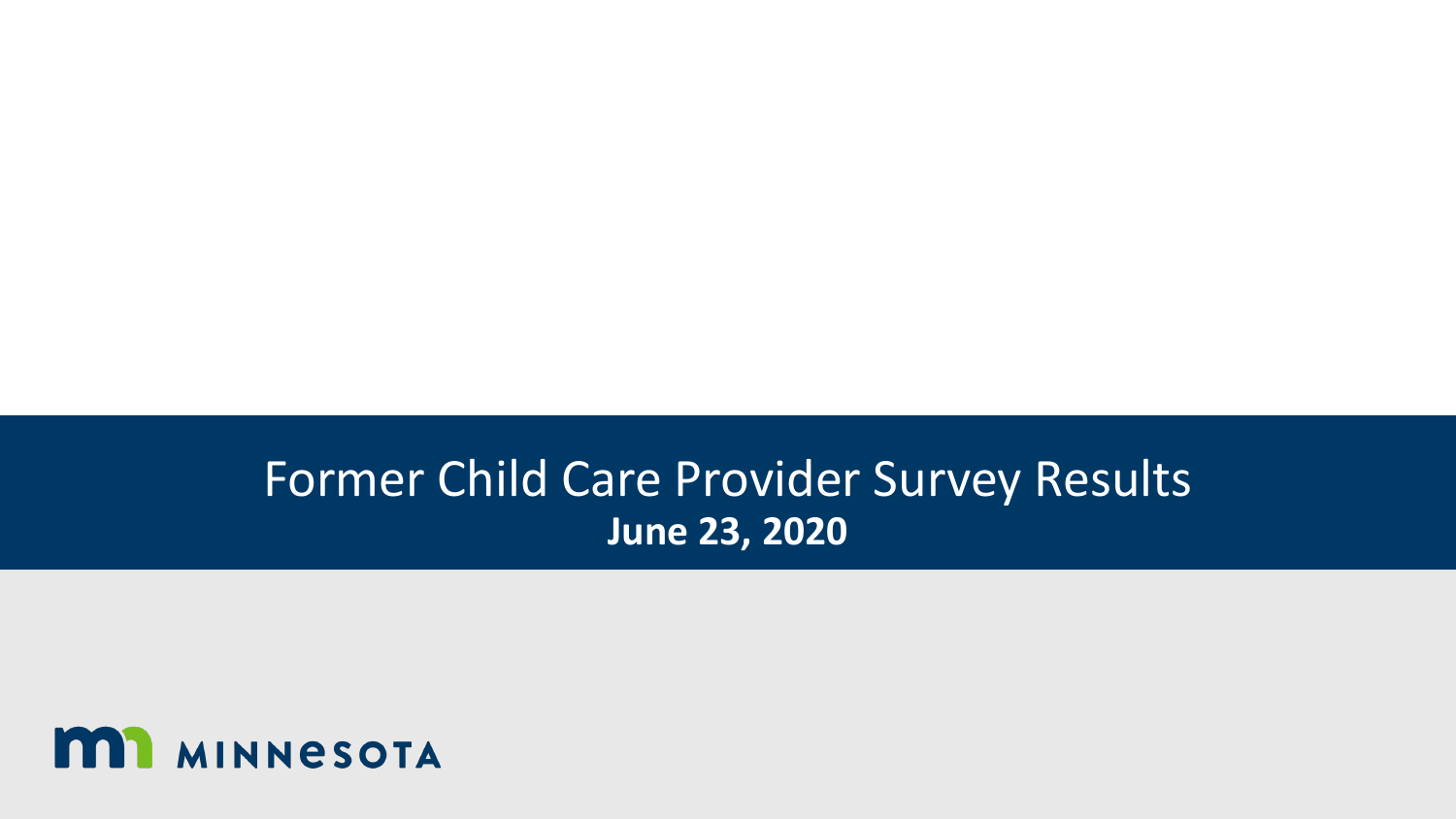

- The survey was sent to a **total of 1,623 active email addresses** of former licensed family child care providers whose records showed that they closed between 2017-19
- We received **242 responses**, representing a **15% response rate**
- 16 respondents said they remained open, resulting in **226 complete responses**

#### **Tables: Respondent Demographics**

| <b>Region</b>                 | <b>Survey</b><br><b>Respondents</b> | <b>All Providers</b> | <b>Years Open</b> |
|-------------------------------|-------------------------------------|----------------------|-------------------|
| <b>7 County Metro</b>         | 32%                                 | 31%                  | <b>Under 5</b>    |
| <b>Central / West Central</b> | 24%                                 | 28%                  | <b>5 to 9</b>     |
| <b>Northeast</b>              | 8%                                  | 5%                   | 10 to 14          |
| <b>Northwest</b>              | 12%                                 | 6%                   | More than 15      |
| <b>Southwest</b>              | 11%                                 | 9%                   |                   |
| Southeast / Southern          | 19%                                 | 15%                  |                   |

| <b>Years Open</b> | <b>Survey</b><br><b>Respondents</b> | <b>All Providers</b> |
|-------------------|-------------------------------------|----------------------|
| <b>Under 5</b>    | 42%                                 | 53%                  |
| <b>5 to 9</b>     | 19%                                 | 18%                  |
| 10 to 14          | 10%                                 | 8%                   |
| More than 15      | 29%                                 | 20%                  |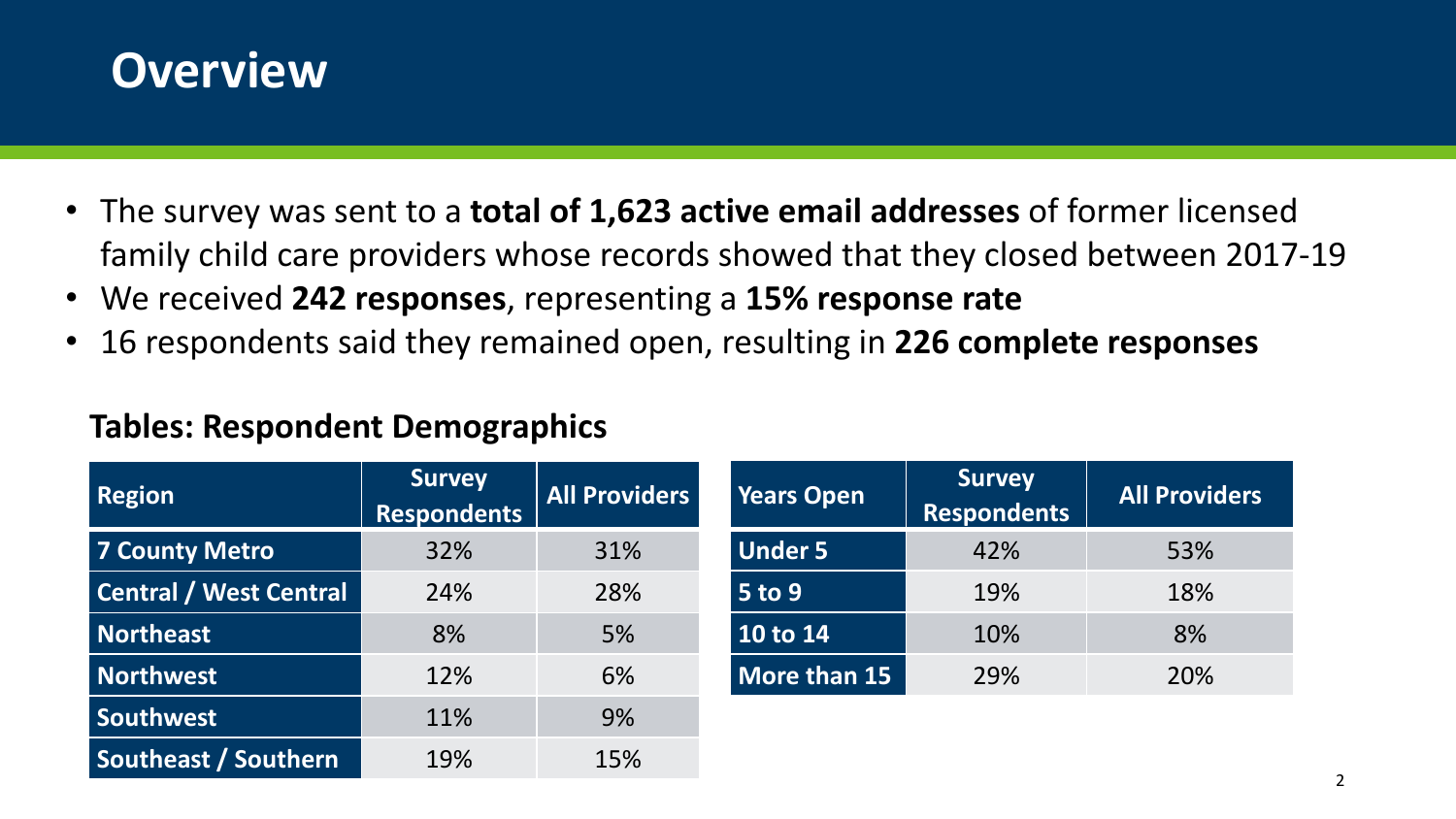### **Summary Findings**

- Almost half of providers started their business primarily to either raise or provide child care for their own children.
- The factors that most providers said had high impacts on closing were complying with regulations, completing paperwork and documentation, and a lack of benefits (e.g. health insurance).
- The most utilized supports were the Child and Adult Care Food Program, Child Care Assistance Program and Parent Aware Grants.
- The supports that would have most helped keep providers in business longer were a greater availability of substitutes, grants to fund professional development, curriculum, equipment, or home improvement expenses, and business support (tax information, setting rates, etc.).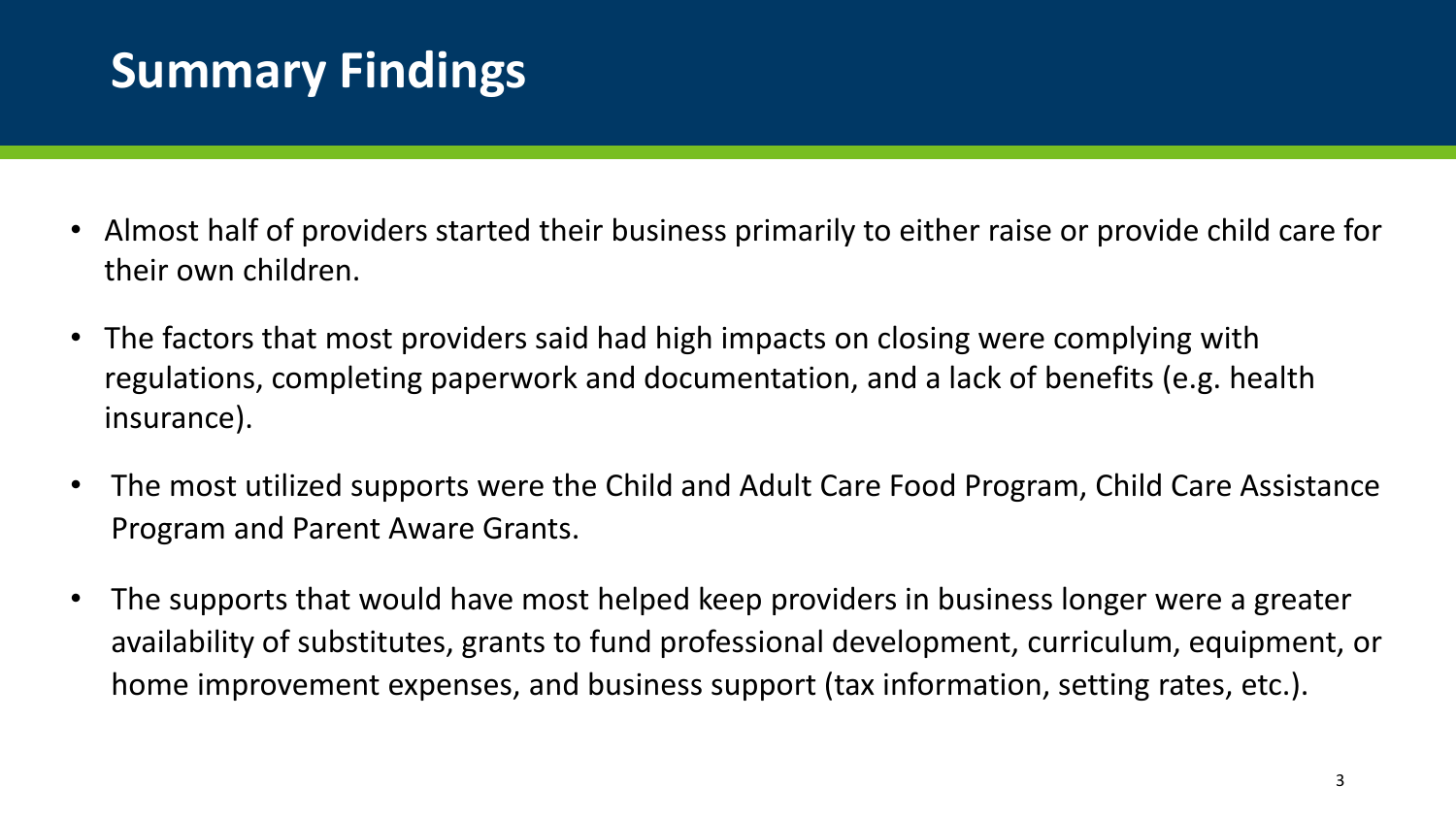### **Openings & Closures**

- 48% of providers stated that their **primary reason** for becoming a licensed family child care provider was either to **raise or provide child care for their own children**.
- Over half (51%) of respondents **closed their license before they wanted to**.

#### **Q: What was your primary reason for becoming a licensed family child care provider?**



**Q: Did you close your family child care license before you wanted to?**

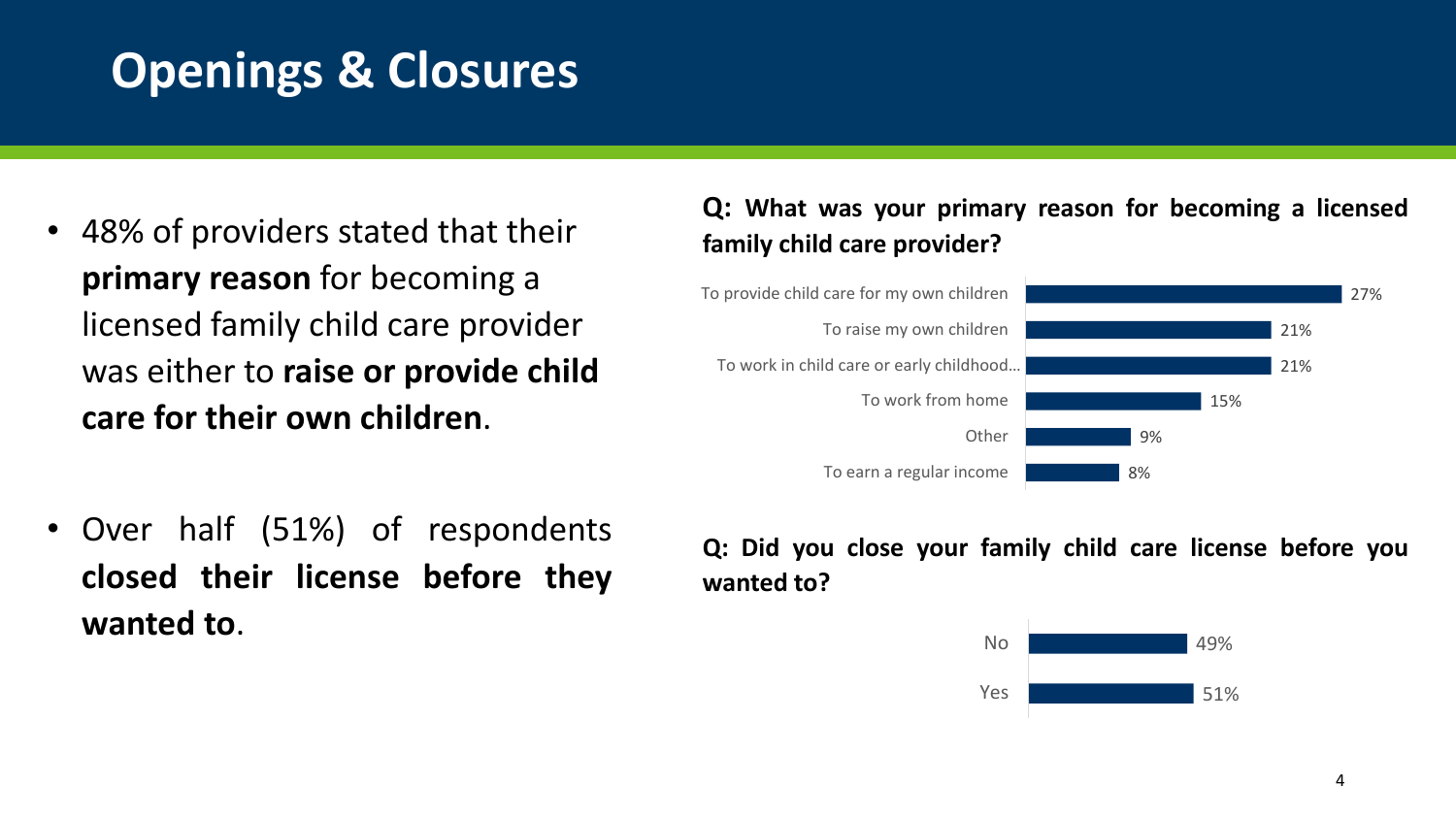#### **Business Factors**

The three **business factors** respondents most listed as having a **high impact on their closing** were:

- 1. Lack of benefits, such as health insurance (40%)
- 2. Long hours and schedule (34%)
- 3. Difficulty finding substitute providers (30%)

#### **Q: How much impact did these business factors have on your decision to close your child care business?**

24%

22%

28%

31%

14%

16%



 $\blacksquare$  High Impact Medium Impact Low Impact Medium Impact

No Impact or Not Applicable 5

40%

46%

36%

40%

43%

54%

27%

25%

32%

17%

17%

25%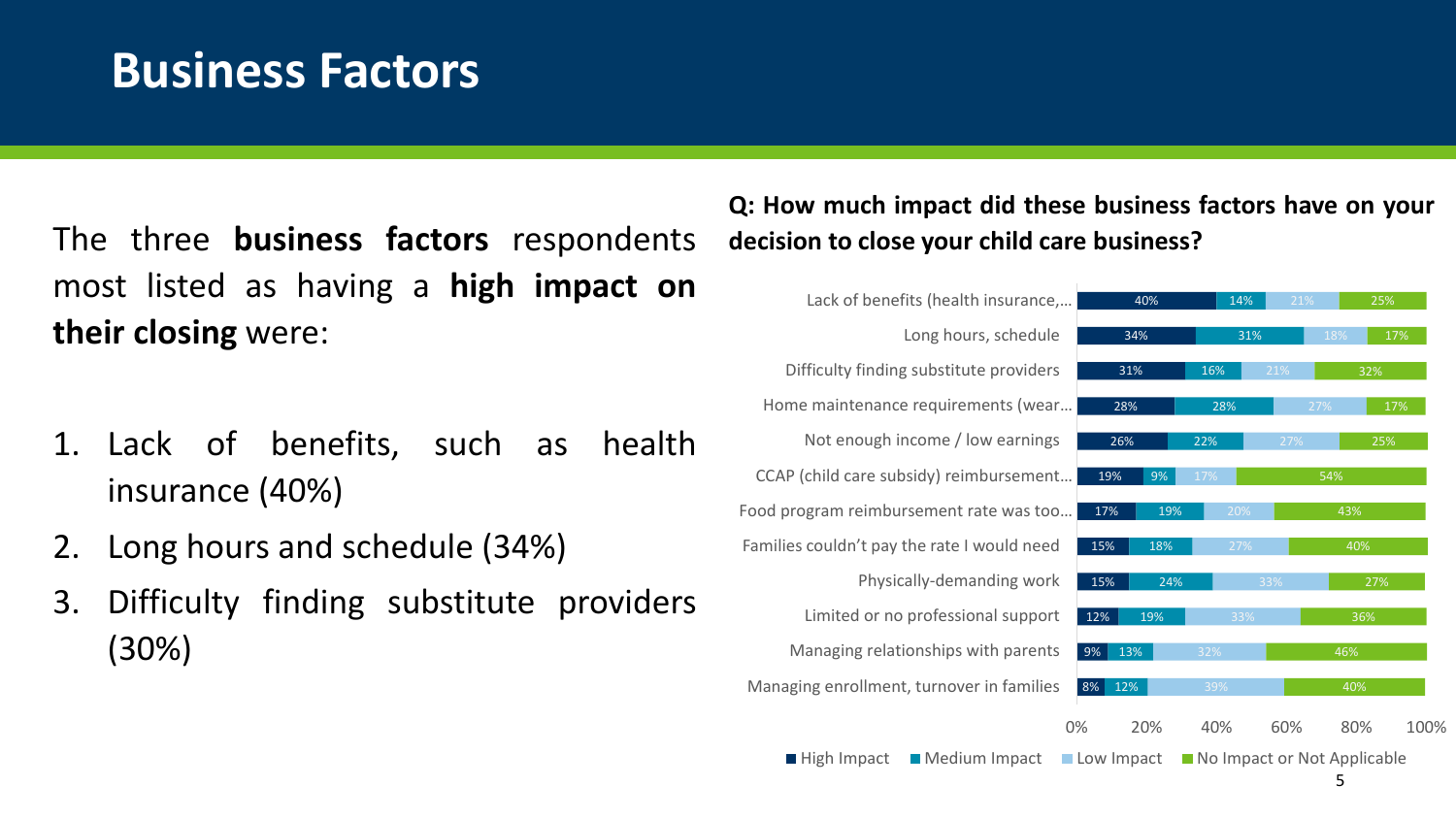#### **Administrative Factors**

The three **administrative factors** respondents most listed as having a **high impact on their closing** were:

- 1. Complying with other regulations (45%\*)
- 2. Completing required paperwork and documentation (37%)
- 3. Training requirements (32%)

It is worth noting that 78% said their interactions with the county licensor had no or low impact on their decision to close.

\*feedback included: various correction orders for what providers viewed as minor infringements (e.g. weeds in the yard), and general stress of an unannounced licensing visit and ambiguity in interpretation of rules

**Q: How much impact did these administrative factors have on your decision to close your child care business?**

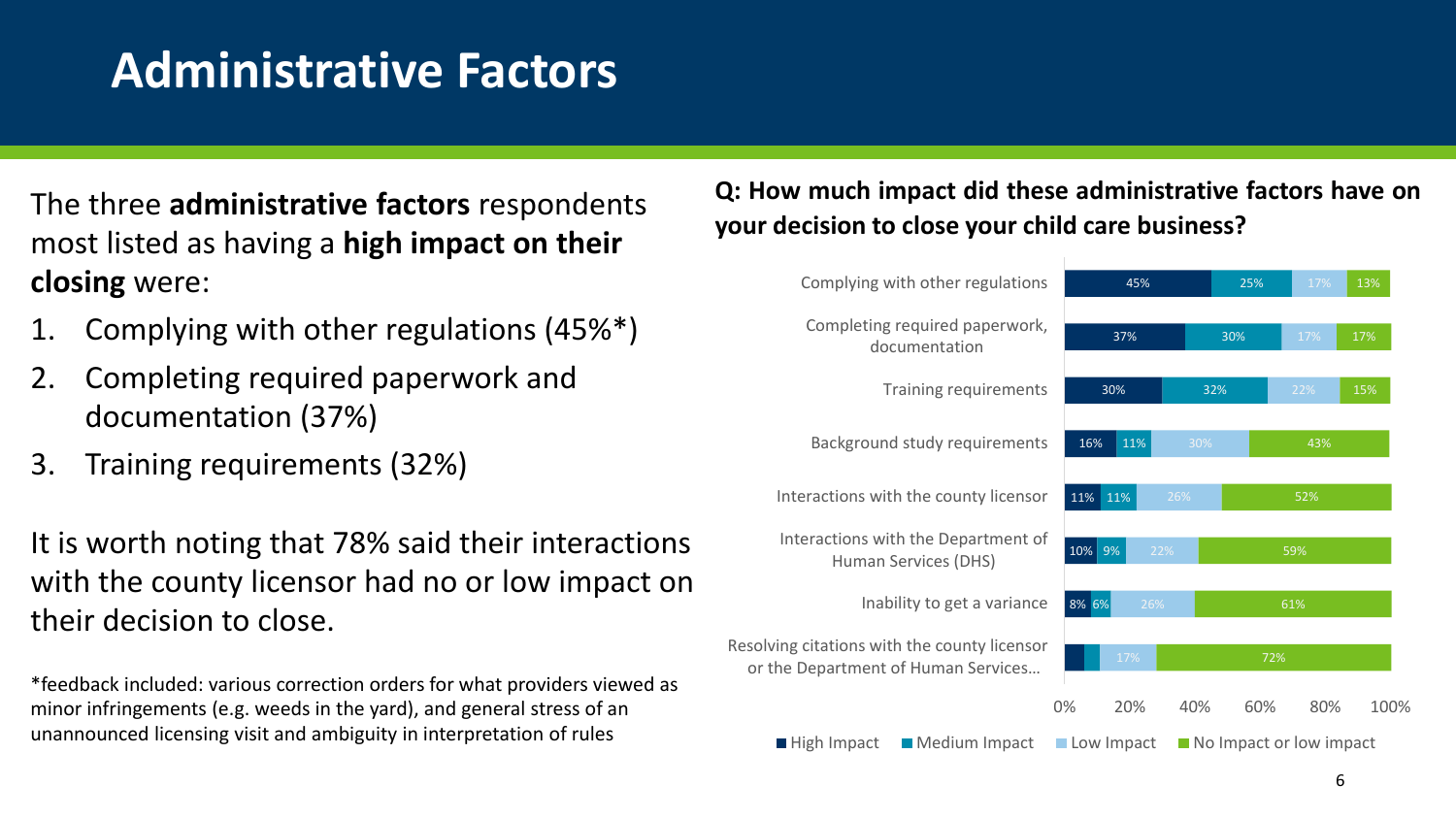#### **Personal Factors**

The three **personal factors** respondents most listed as having a **high impact on their closing** were:

- 1. Other personal reasons (37%)
- 2. Wanted a change in job field or job conditions (27%)
- 3. Isolation from other adults (24%)

**Q: How much impact did these personal factors have on your decision to close your child care business?**

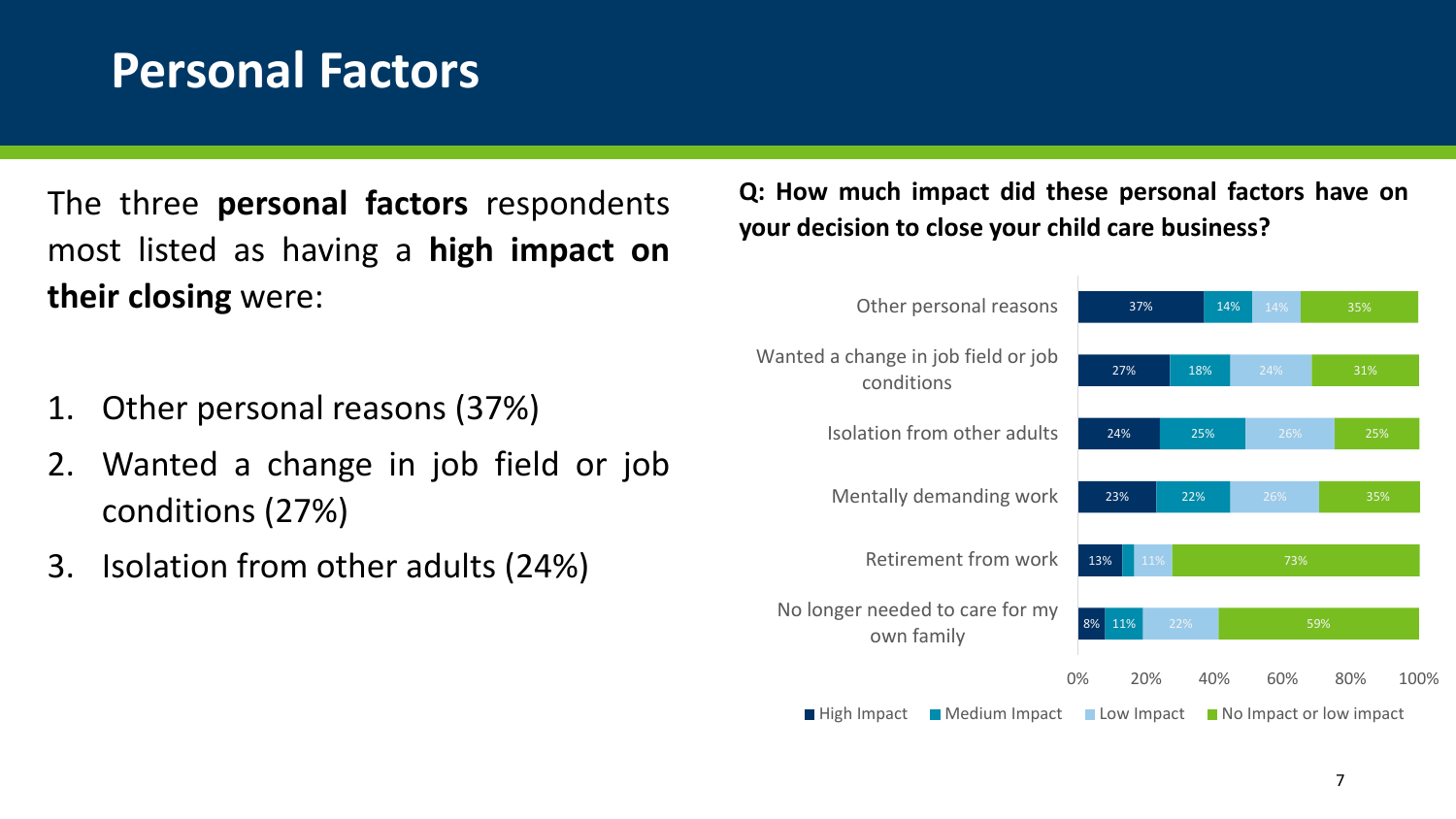#### Documentation

#### **Paperwork and documentation** were a burden for many providers. The majority of participants responded that the following types of documentation were either **burdensome** or **very burdensome**:

- 1. Relicensing forms (64%)
- 2. Record keeping, such as taxes and employee records (61%)
- 3. Ongoing updates to children's records (53%)

**Q: Documentation is required as part of running a licensed child care business. To what extent were the following types of documentation burdensome for you?**

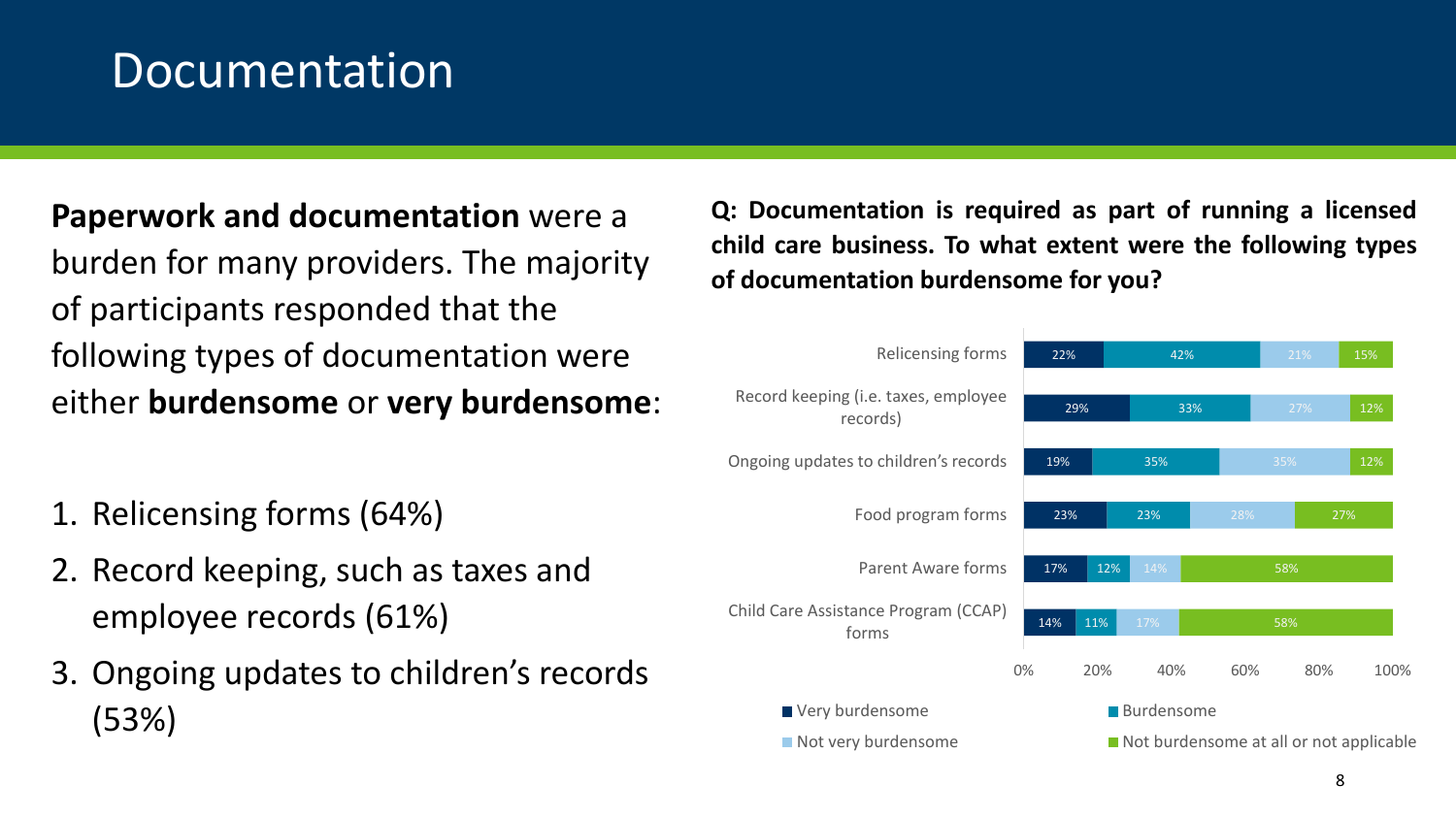### Regulation

When asked about the difficulty of complying with **regulations relating to minimum health and safety standards**, the majority of respondents answered that the following regulations were either **not difficult at all or not applicable**, or **not very difficult**:

- 1. Water, food and nutrition requirements (91% of respondents)
- 2. Physical location or space requirements (86% of respondents)
- 3. Background study requirements (84%)

**Q: Regulations are intended to ensure minimum health and safety standards. To what extent was complying with these regulations difficult for you?**

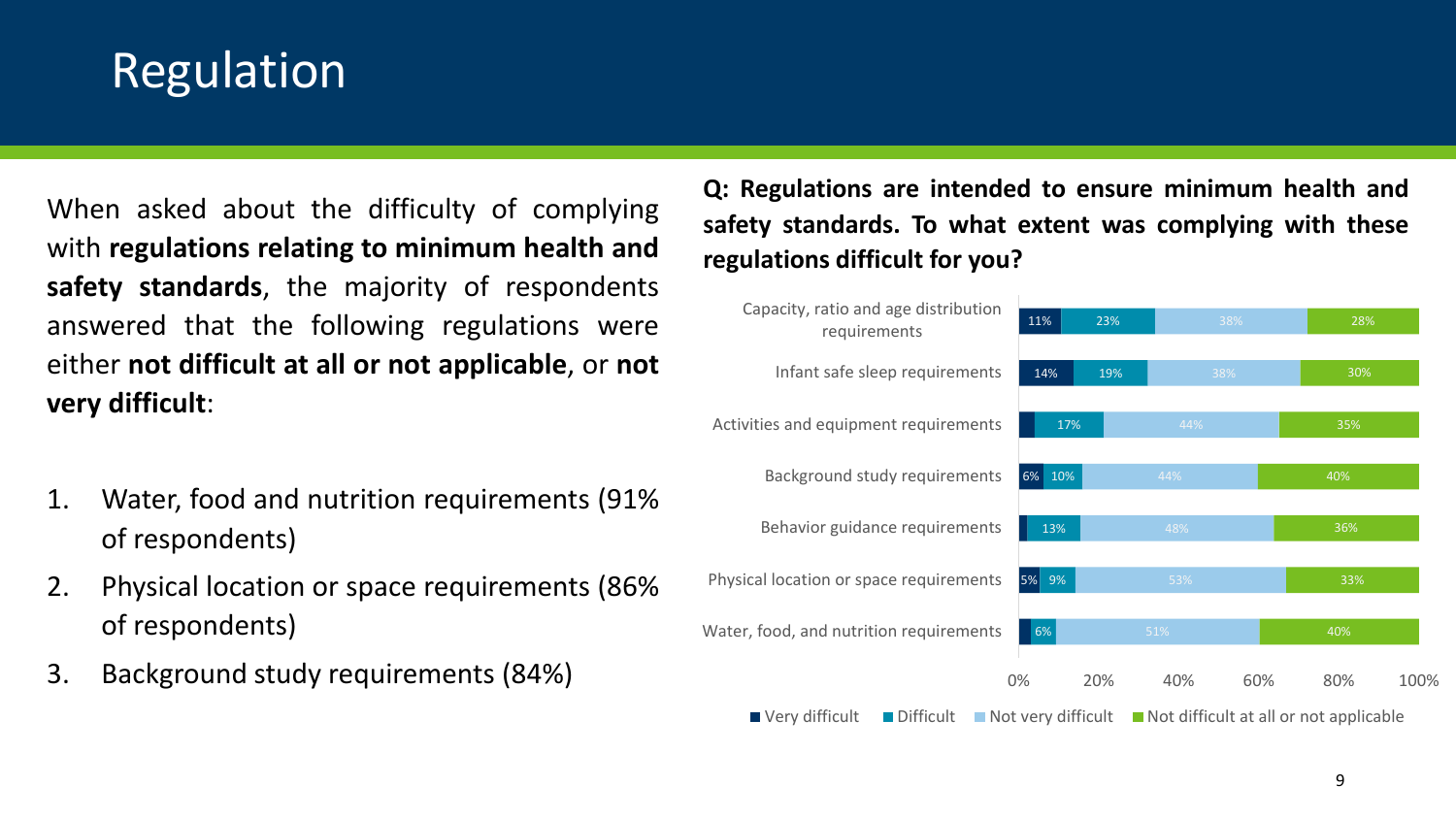# **Training**

- Providers generally could afford training
- 70% stated that their ability to afford training was not difficult or not very difficult
- However, 65% responded it was either difficult or very difficult in that it took time away from business or family to attend training.

**Q: Training is required for all licensed providers. To what extent were the following factors related to training difficult for you?**



 $\blacksquare$  Very difficult  $\blacksquare$  Difficult  $\blacksquare$  Not very difficult  $\blacksquare$  Not difficult at all or not applicable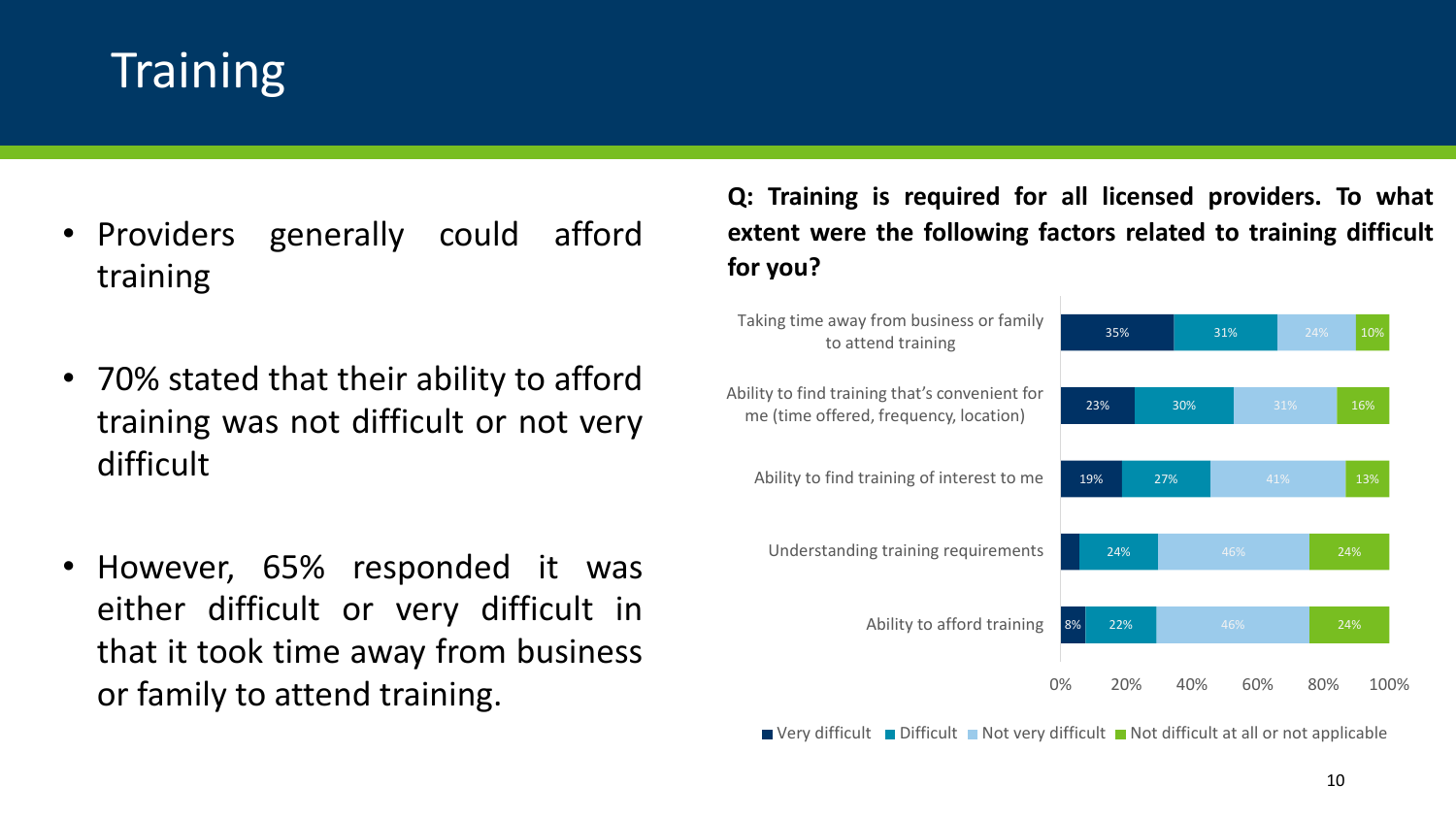### Supports & Services - Utilization

- The **most utilized supports** were:
	- Child and Adult Care Food Program (73%)
	- Child Care Assistance Program (35%)
	- Parent Aware Grants (15%)
- Almost a sixth (15%) were not aware of the supports listed (it is possible that respondents interpreted this as "I was not aware of *some* of these supports")

**Q: Did you make use of any of the following supports, payments, or assistance during the time your business was in operation?**

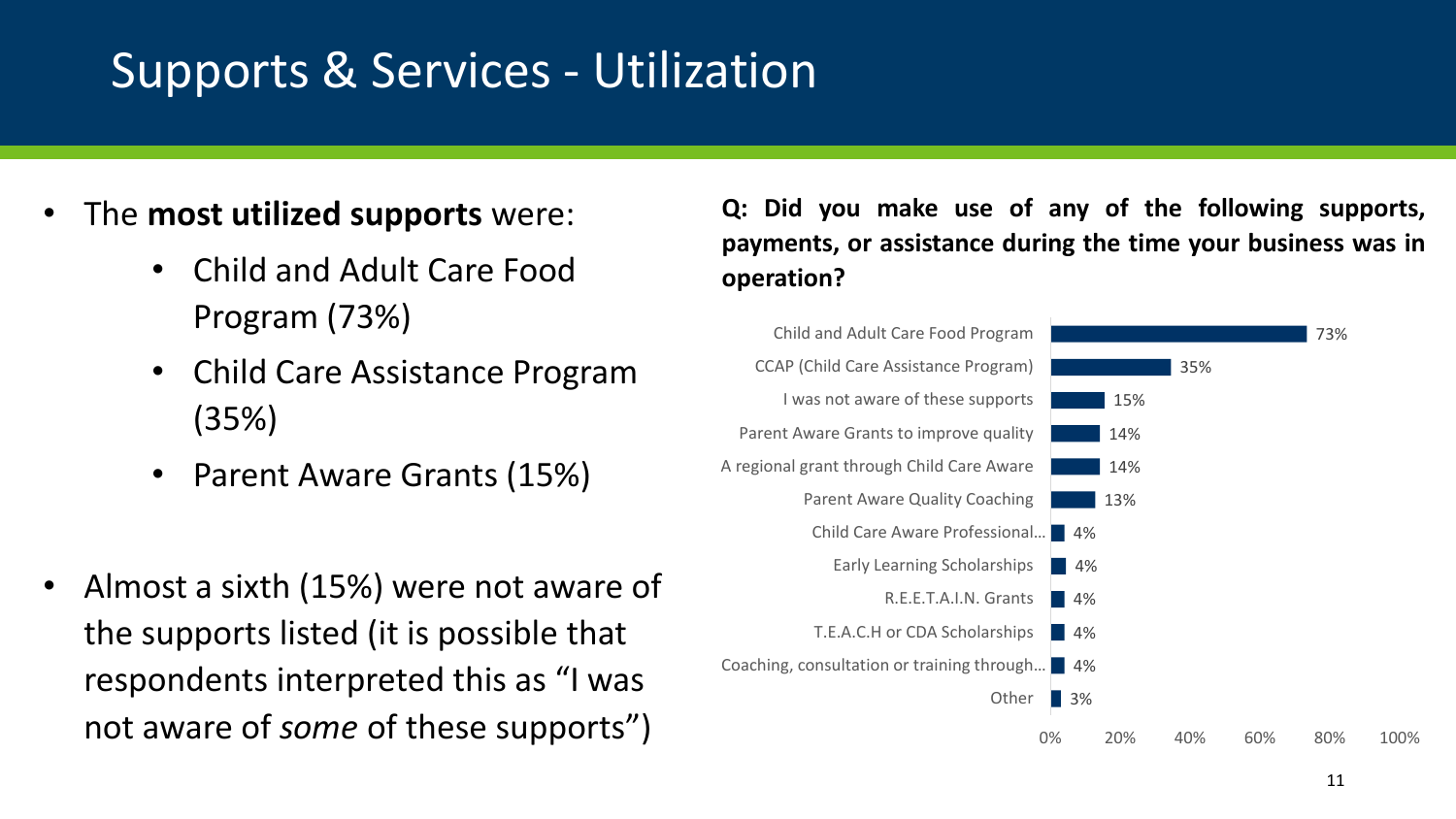### Supports & Services – Additional

The **supports** most providers said would have **helped keep them in business for longer** were:

- 1. Greater availability of substitutes (48%)
- 2. Grants to fund professional development, curriculum, equipment, or home improvement expenses (43%)
- 3. Business support (tax information, setting rates, etc.) (43%)

Q: Which of these additional supports or services, if any, would have helped you keep your child care business open for **longer?**

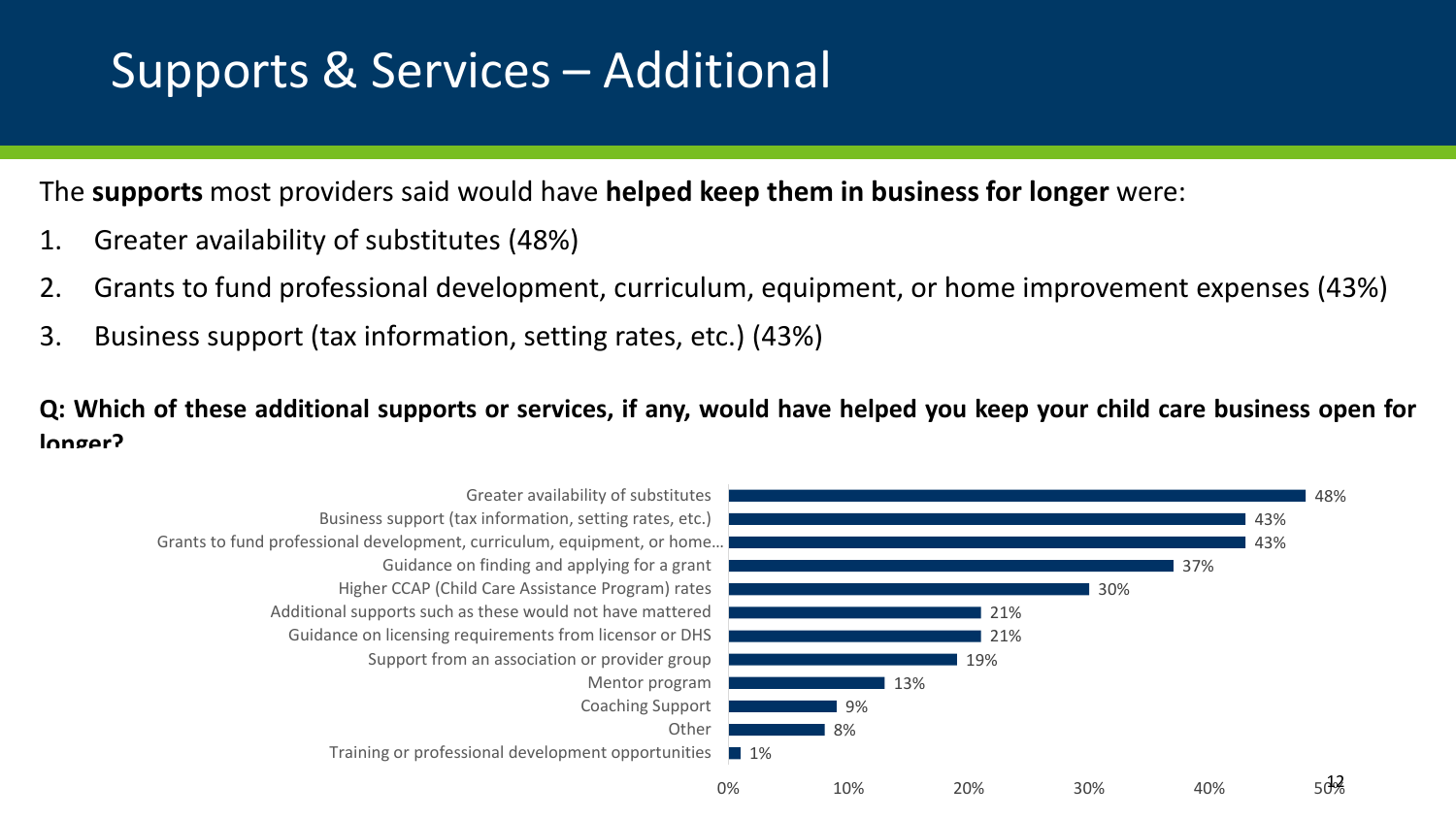### Difficulty finding substitute providers

Difficulty finding substitutes was one of the factors providers listed as having a significant impact on closing. However, effects were not felt equally by all providers. Breaking respondents by region, we see those in the Northeast and Central regions were the most affected, whereas age of business was not highly correlated.

Q: How much impact did these business factors [Difficulty finding substitute providers] have on your decision to close your child care business?



**By region By years in business**

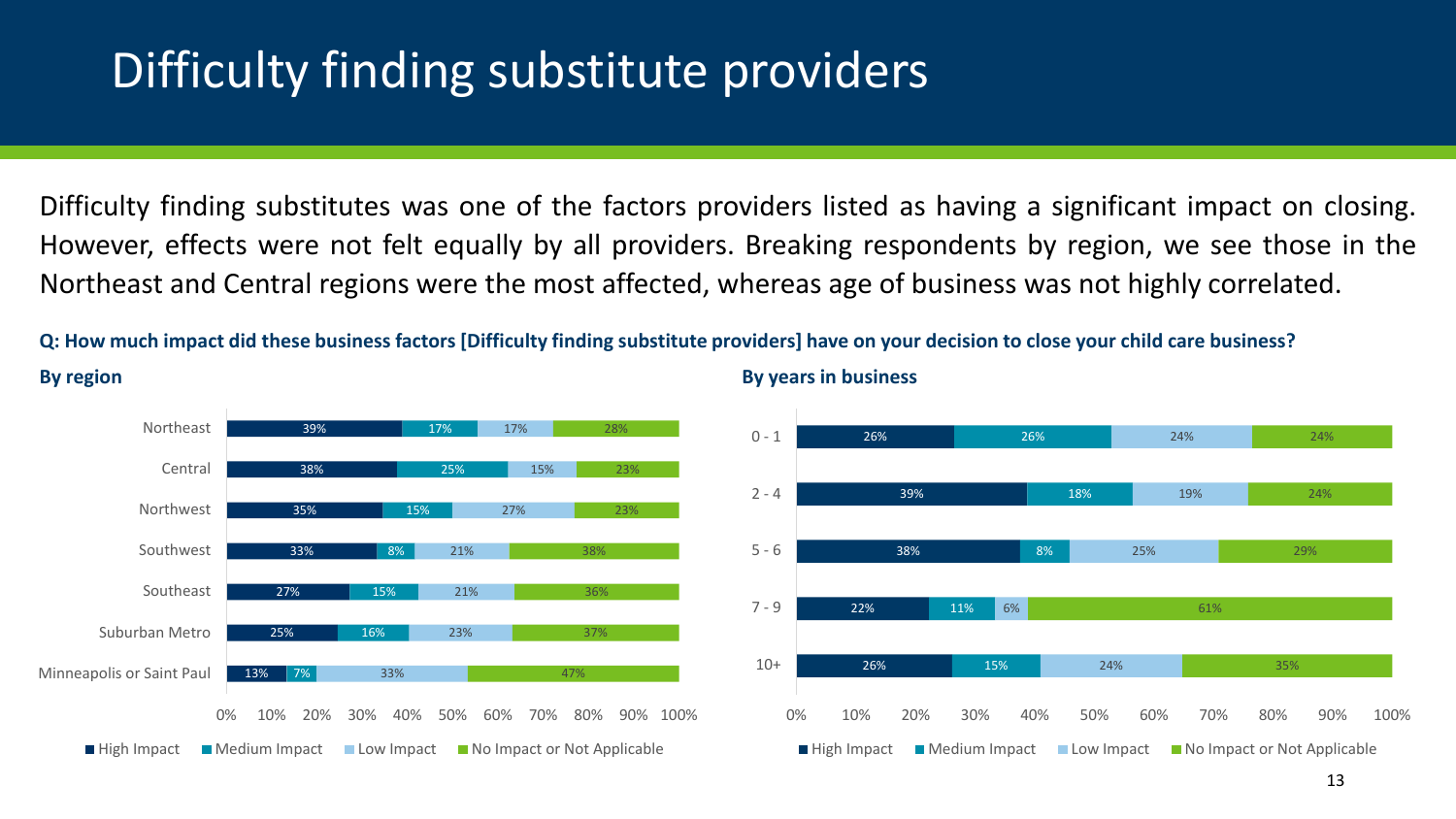### Child & Adult Care Food Program - I

The most widely used support service reported by respondents was the Child & Adult Care Food Program, with 86% answering (166) that they had used it during the time they were in business. **Of these respondents who used Child & Adult Care Food Program:**

- 39% answered that the food program reimbursement rate being too low had either a "high" or "medium" impact on their decision to close their child care business
- Half (50%) answered that food program forms were not very burdensome, not burdensome at all or not applicable

**Q: How much impact did these business factors have on your decision to close your child care business? (Food program reimbursement rate was too low)** *[only for those who answered that they used the Child & Adult Care Food Program]*



**Q: Documentation is required as part of running a licensed child care business. To what extent were the following types of documentation burdensome for you? (Food program forms)** *[only for those who answered that they used the Child & Adult Care Food Program]*

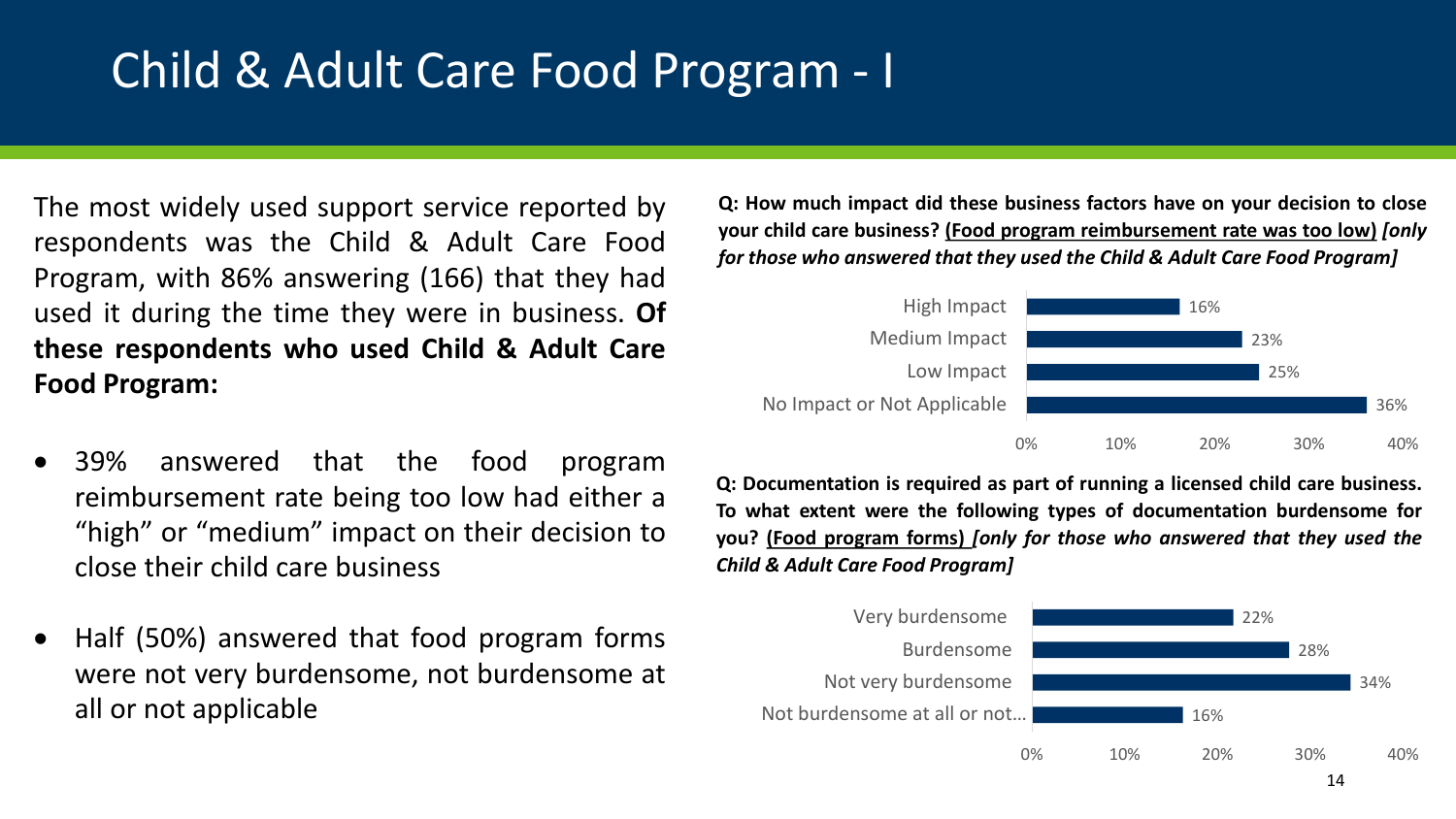#### Child & Adult Care Food Program - II

Providers in business for longer, were more likely to make use of the CACFP.

- 59% of providers who closed within  $0 1$  years of opening had utilized the CACFP
- 85% of providers who were in business for 11 years or longer had utilized the CACFP

**Percentage of former providers that made use of the Child and Adult Care Food Program, by years in business before closing**

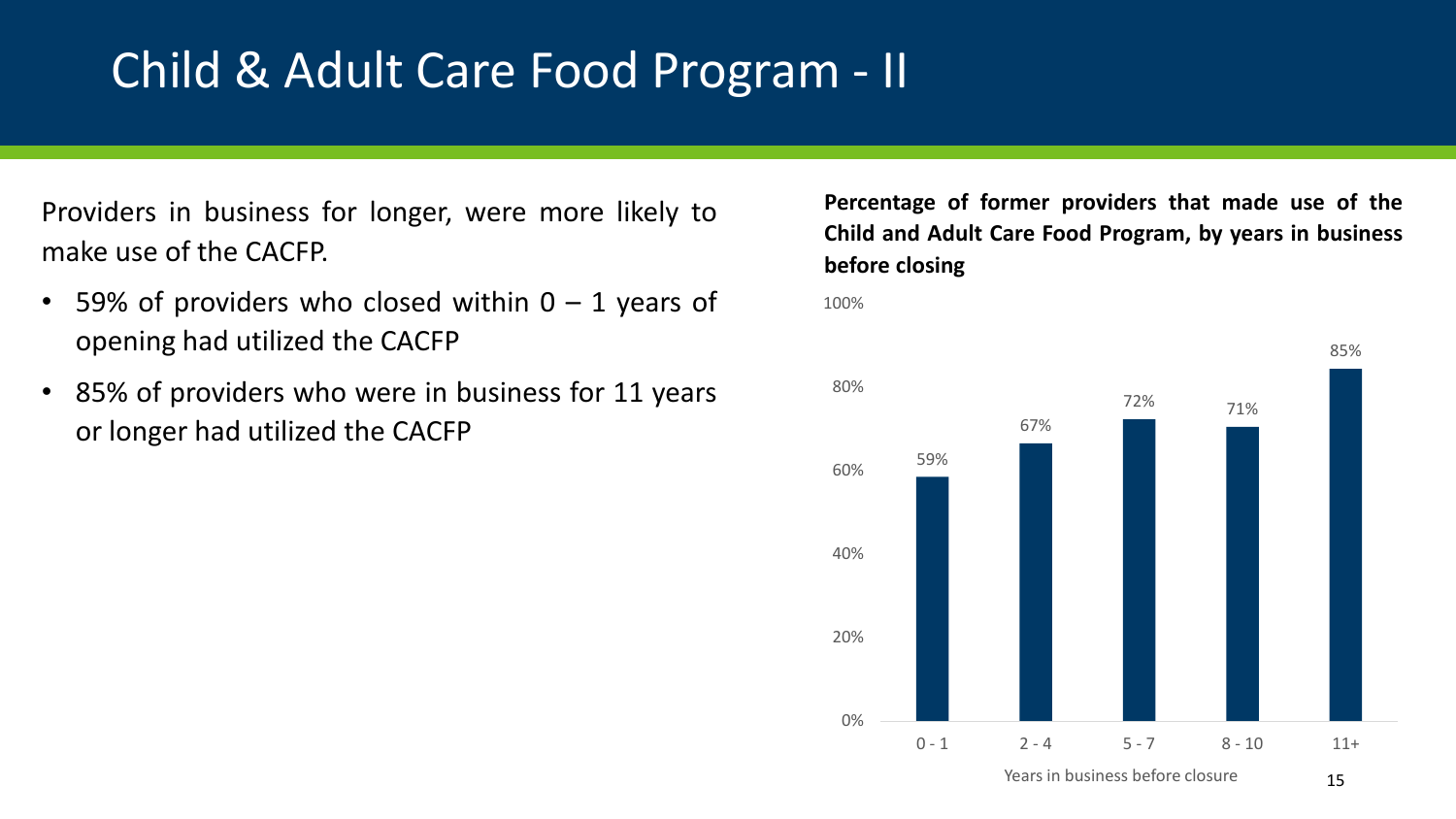### Child Care Assistance Program (CCAP)

40% of respondents (78) reported that they used CCAP when their business was in operation. **Of these respondents who used CCAP**:

- Half (49%) answered that higher CCAP rates "would have helped keep [their] child care business open for longer".
- Half (49%) answered that the CCAP reimbursement rate being too low had either a "high" or "medium" impact on their decision to close their child care business.
- Over half (59%) answered that CCAP forms were not very burdensome, not burdensome at all or not applicable.

**Q: How much impact did these business factors have on your decision to close your child care business? (CCAP reimbursement rate was too low)** *[only for those who answered that they used CCAP]*



**Q: Documentation is required as part of running a licensed child care business. To what extent were the following types of documentation burdensome for you? (CCAP forms)** *[only for those who answered that they used CCAP]*

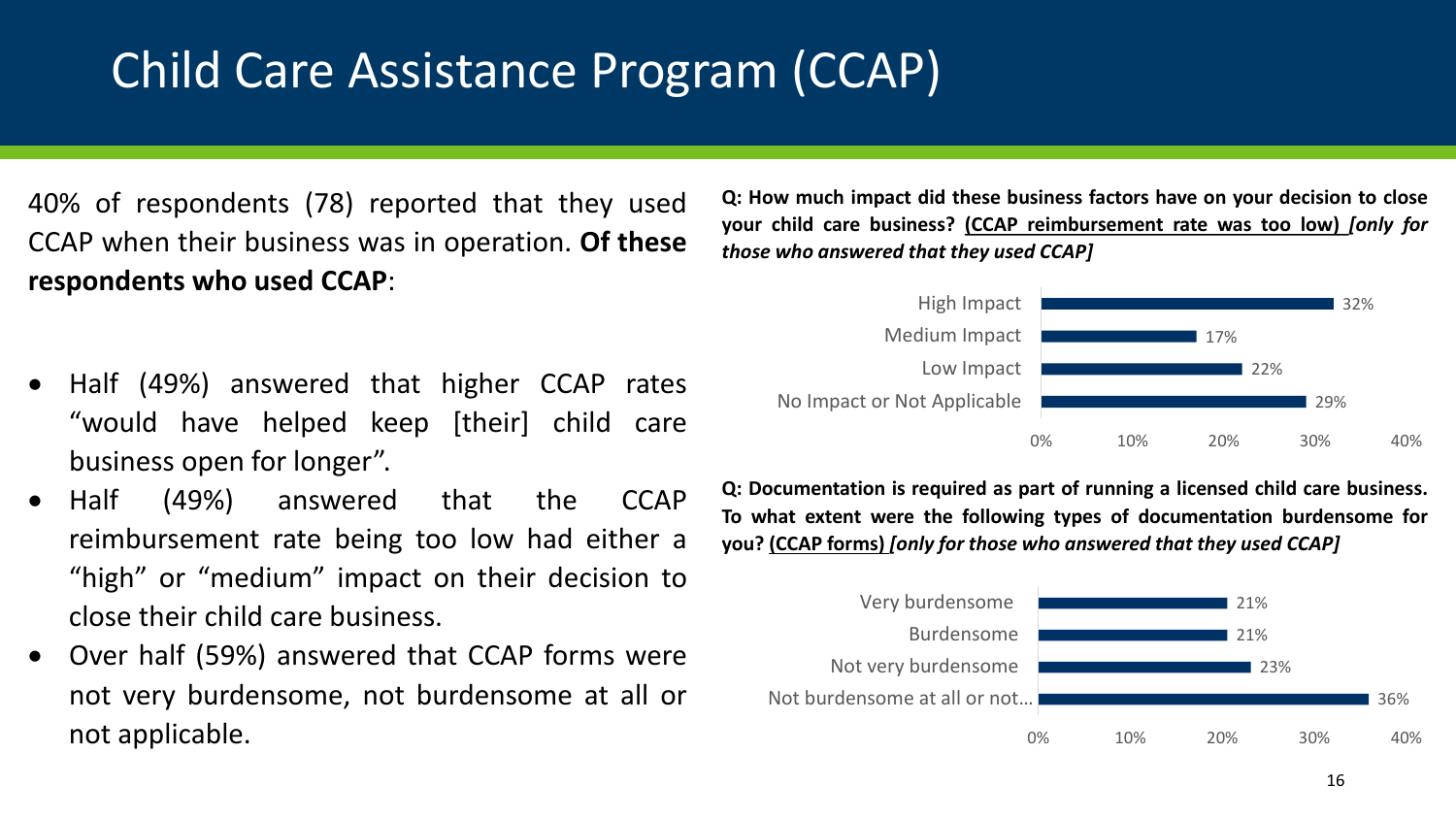#### Closure Prior to Intent

Although most factors had similar impacts on providers regardless of whether they closed early or not, providers **who did not close earlier than they wanted to** were more likely to report the following factors as having a high impact on their decision to close:

- **Business factors**: long hours
- **Personal factors**: isolation from other adults, wanted a change in job field or job conditions

Q: How much impact did these business factors have on your decision to close your child care business?

#### **Long hours, schedule:**



#### **Wanted a change in job field or job conditions:**



 $\blacksquare$  High Impact  $\blacksquare$  Medium Impact  $\blacksquare$  Low Impact  $\blacksquare$  No Impact or Not Applicable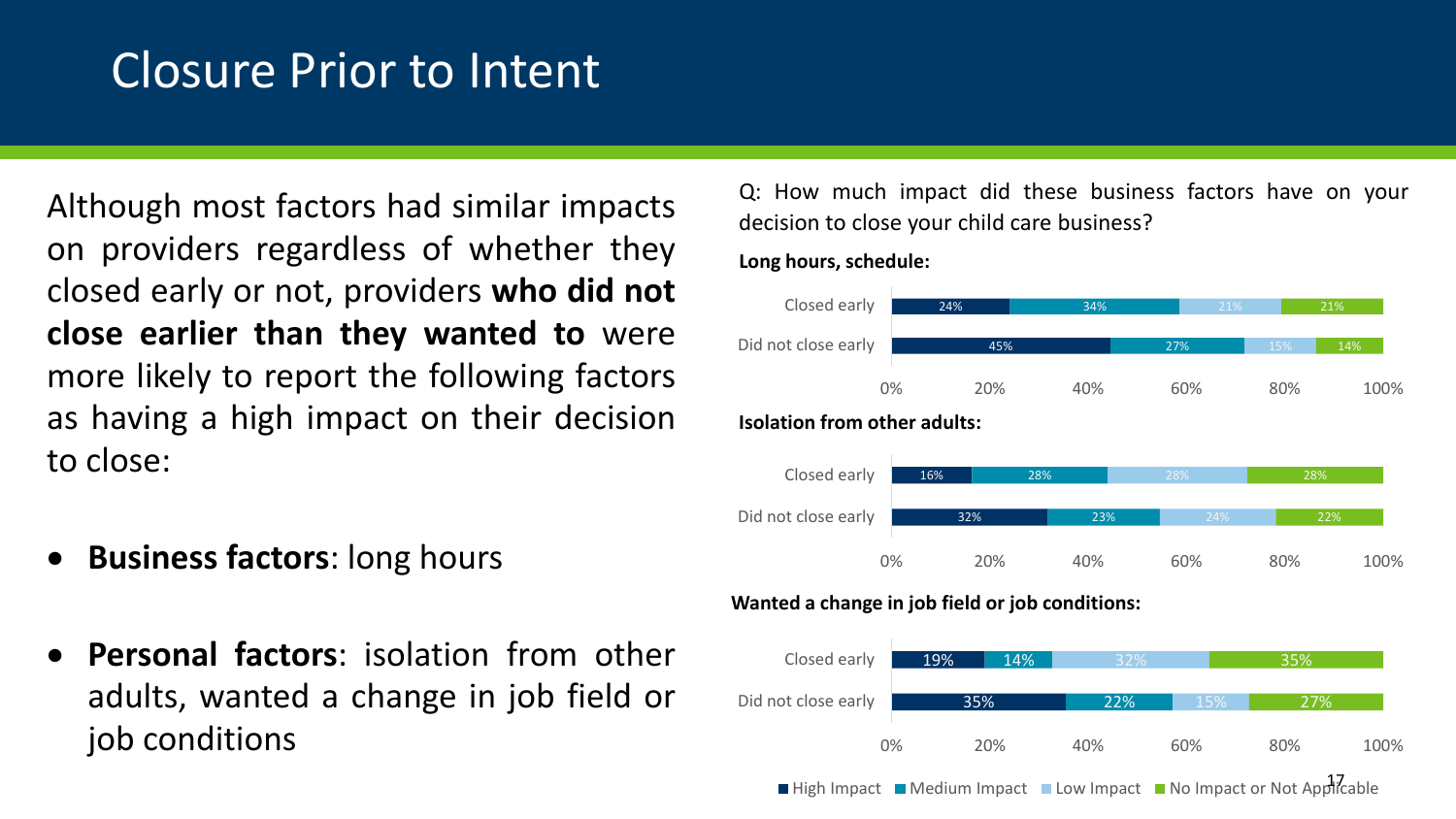# Suggestions & Recommendations – Examples I

#### • **Moving towards electronic documentation and record keeping**

- o "Electronic Documentation would be great. Could a site be set up where the provider enters information monthly? Or an app? Let's use technology! I think electronic resources/record keeping between licensing and the provider would help tremendously."
- o "I didn't like that they make you do the same paperwork over and over every year when it was the same. Waste of time and paper. Put it online and then if anything changes just a click of a button."

#### • **More established providers not having to repeat trainings multiple times**

- $\circ$  "Trainings were getting stale. Even through eager to learn. Tired of taking same old same old"
- o "Why did we have to take some training over and OVER? I think some should be changed to every few years after you have been in business for so long, like SBS/AHT and SIDS. It is honestly more of a waste of time for providers and could be better used for other training of interest."
- **Desired additional business supports (setting up an LLC, business loans, advertising and marketing)**
	- o "Business loans to create a nature based learning environment. Funds to be used for real estate, equipment, transportation, marketing and scholarships for families"
	- o "Advertising and maybe access/subsidies to do a program outside my own home"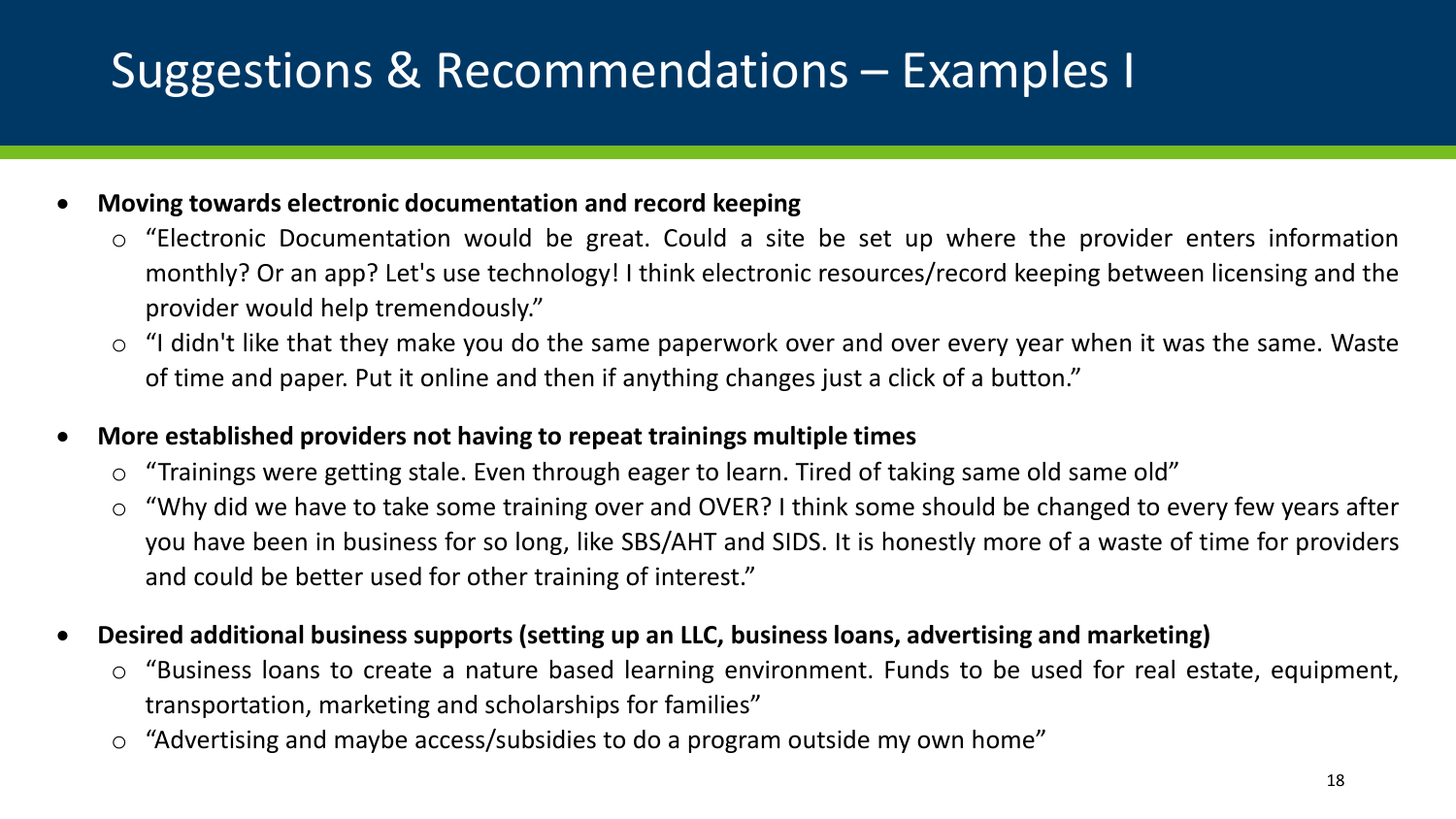# Suggestions & Recommendations – Examples II

#### • **Reducing paperwork requirements**

- o "Mostly decided to end my Child care was because of all the things meaning rules and regulations, paperwork and requirements that forced me to close down…"
- o "The paperwork overload was what finally did me in. Between county requirements and the food program, it was too much. Food Program drop-ins, paperwork and their web-site was always having problems, was the worst."

#### • **Increased support, both from their regulator and mentors / other providers**

- o "I would like to see a more supportive role between licensor and provider. I ran a small daycare that usually had a waiting list. I always had good inspections from my licensor. It still seemed like the licensor was looking for something to catch me on rather than using that time to support, train, encourage, or make recommendations"
- o "There weren't mentors/coaches, no startup grants…"
- o "The main reason I am no longer a licensed child care provider is because of the stringent rules. I got no support from the licenser in the way of being positive"
- Several providers felt uncomfortable with their family members (spouse, teenage children) having to be fingerprinted for **a background check**
	- o "…Fingerprinting and increasing background study requirements on my FAMILY (not on me) were the biggest issue…"
	- o "My husband was uncomfortable with fingerprinting as a requirement and felt it was an overreach"